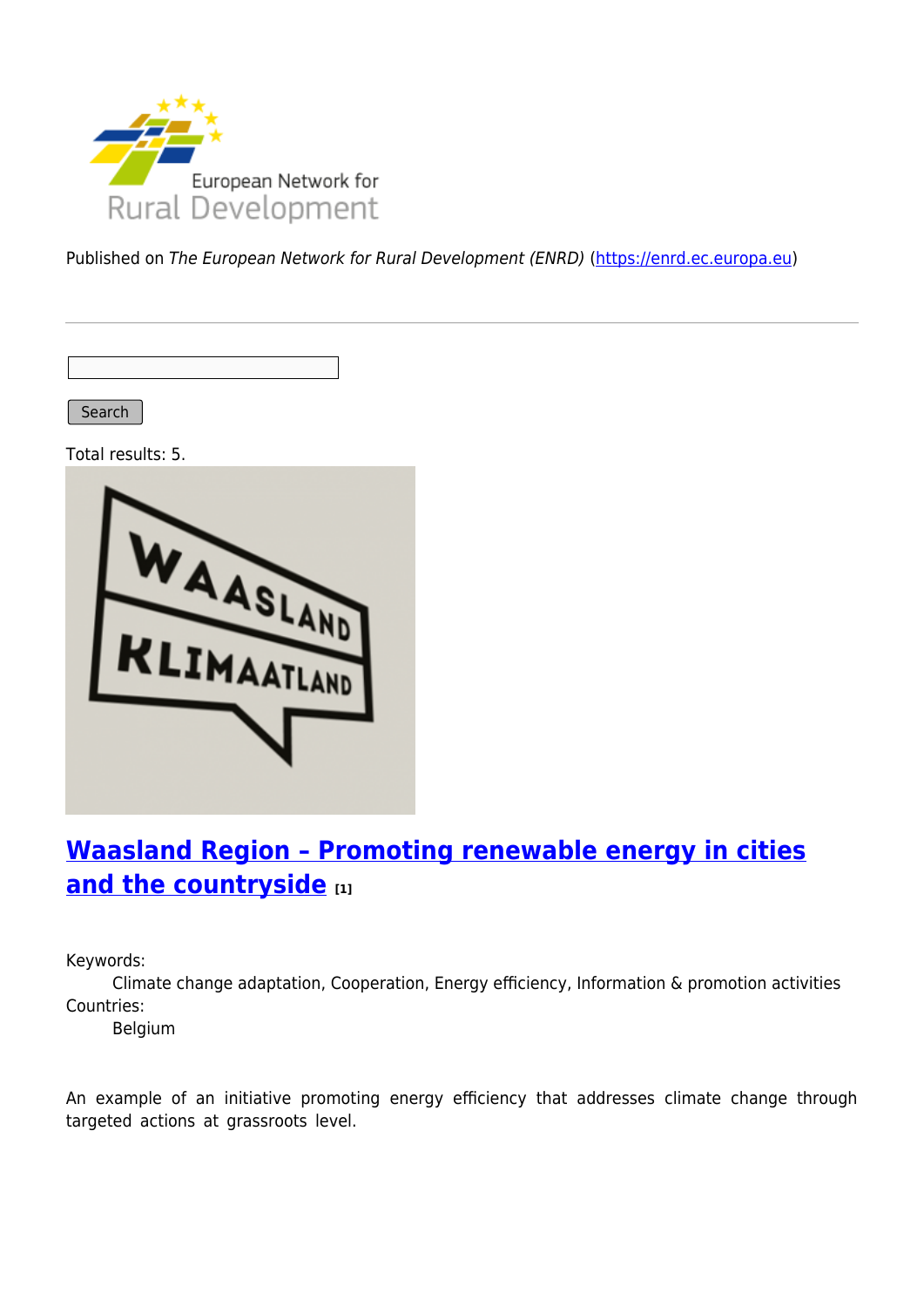

# **[Installing a small-scale anaerobic digester to produce green](https://enrd.ec.europa.eu/projects-practice/installing-small-scale-anaerobic-digester-produce-green-energy_en) [energy](https://enrd.ec.europa.eu/projects-practice/installing-small-scale-anaerobic-digester-produce-green-energy_en) [2]**

Keywords:

Agriculture, Bioeconomy, Energy efficiency, GHG & ammonia emissions, Renewable energy Countries:

Belgium

A dairy farm in Wallonia invested in renewable energy production from manure and produced milk using a more environmental friendly process.



### **[Using residual wood from landscape management](https://enrd.ec.europa.eu/projects-practice/using-residual-wood-landscape-management_en) [3]**

Keywords:

Information & promotion activities, LEADER/CLLD, Renewable energy Countries:

Belgium

**LEADER support was used to exploit the potential of using large quantities of waste wood from landscape management as a renewable energy source.**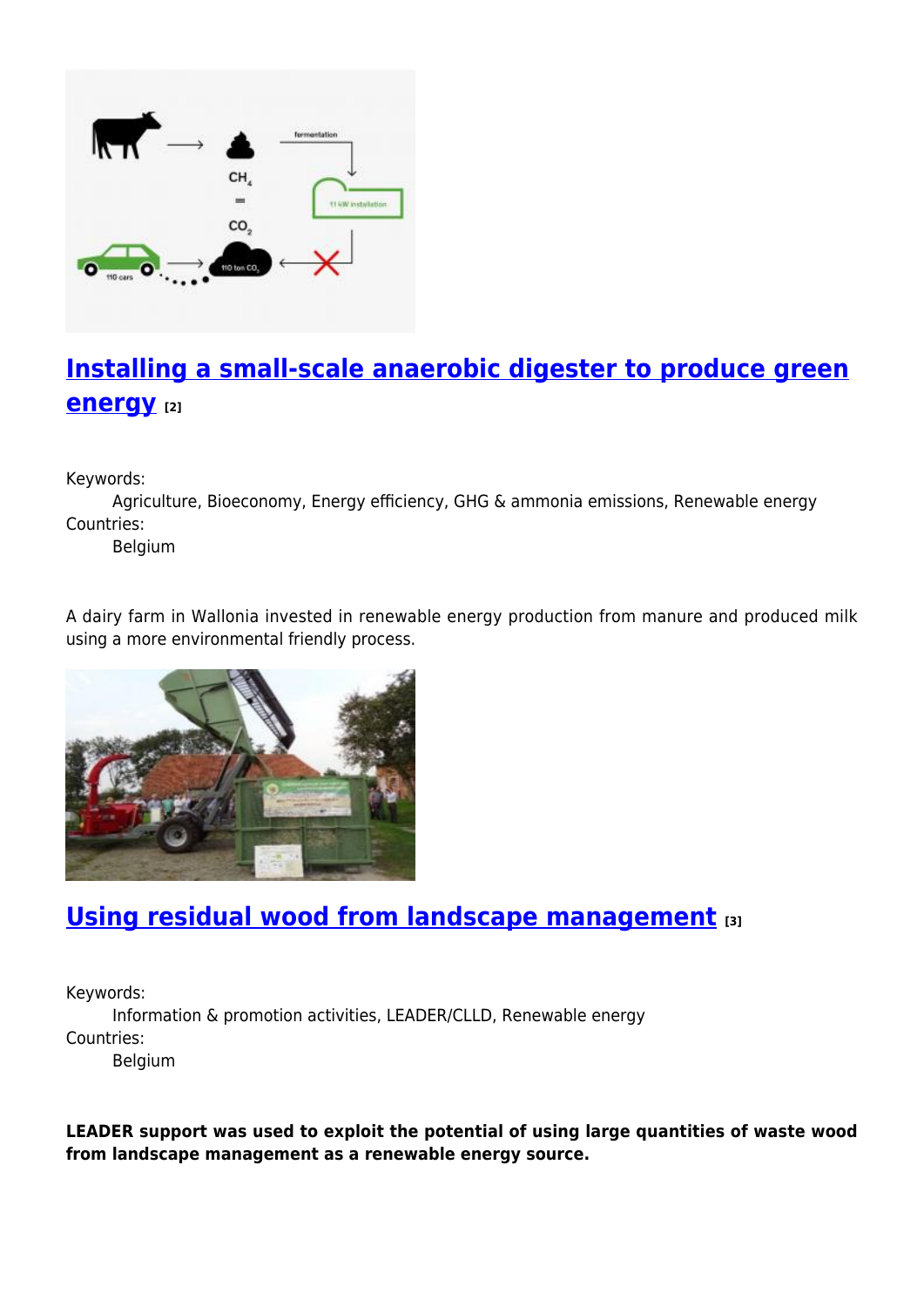

### **['Let's Clean the Water'](https://enrd.ec.europa.eu/projects-practice/let%E2%80%99s-clean-water_en) [4]**

Keywords:

Environmental protection, Information & promotion activities, LEADER/CLLD Countries:

Slovenia

**In a rural area without public sewage system, a LEADER project helped the local population to get familiar with the new environmental standards, legislation and requirements on wastewater treatment. It also enabled them to make informed decisions on which wastewater treatment technology to use.** 



## **[Studying and promoting biogas production in the territory](https://enrd.ec.europa.eu/projects-practice/studying-and-promoting-biogas-production-territory-lag-%E2%80%98pays-des-condruses%E2%80%99_en) [of the LAG 'Pays des Condruses'](https://enrd.ec.europa.eu/projects-practice/studying-and-promoting-biogas-production-territory-lag-%E2%80%98pays-des-condruses%E2%80%99_en) [5]**

Keywords: Animal husbandry, Bioeconomy, LEADER/CLLD, Renewable energy Countries: Belgium